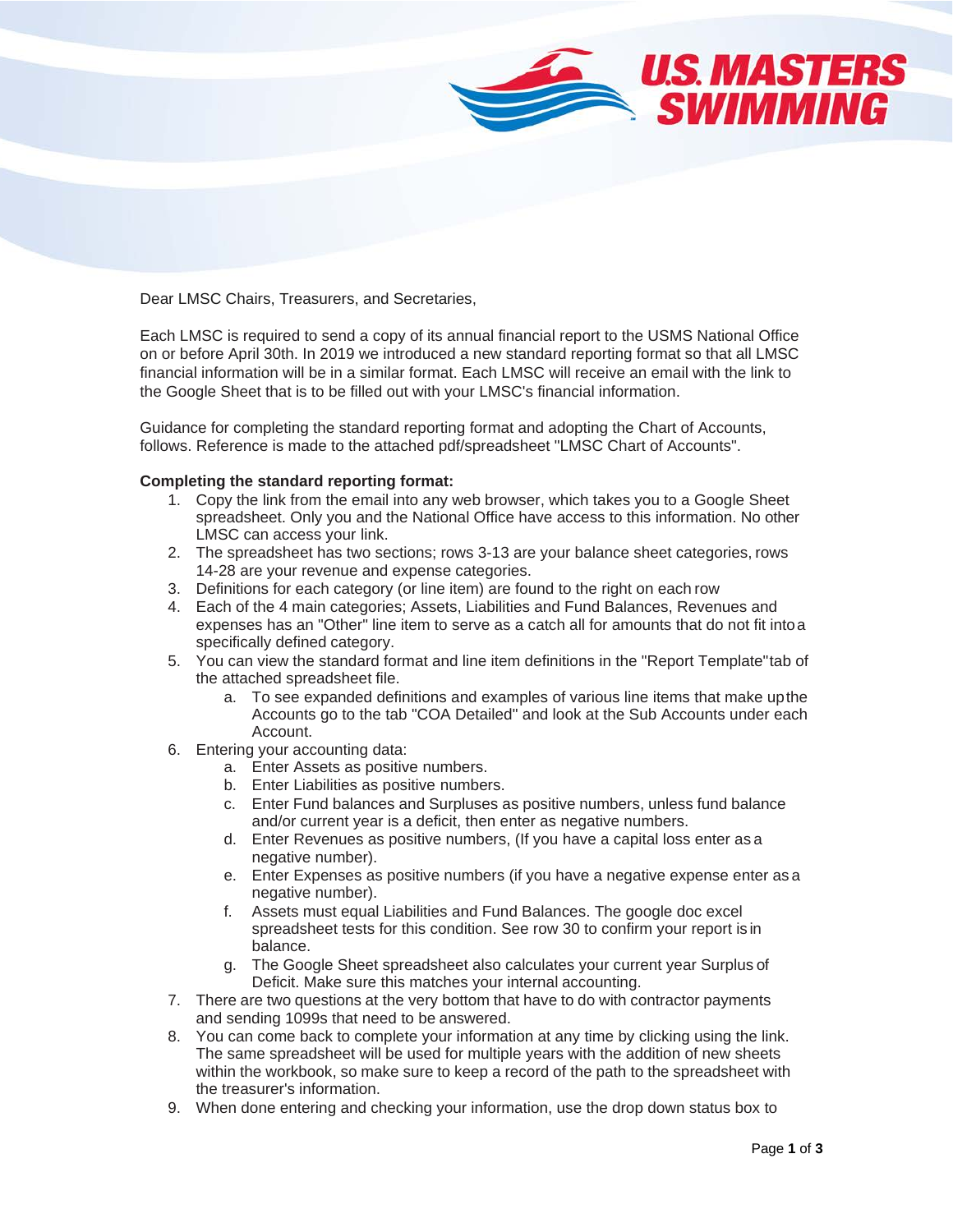

indicate that you are done entering your numbers and then, *simply close the sheet. All changes are automatically saved.*

10. If you have any questions, contact Teddy Decker at mombodecker@comcast.net

## 9. If you have any questions, contact *Teddy Decker at [mombodecker@comcast.net](mailto:mombodecker@comcast.net)* **Adopting the LMSC Chart of Accounts:**

In conjunction with creating a standard LMSC reporting format, an LMSC Chart of Accounts (COA) was developed and reproduced in the "Report Template" tab of the attached spreadsheet file. All LMSC's are encouraged to utilize and modify it to their specific needs. The following is provided as guidance in this COA.

- 1. This COA is encouraged to utilize and modify it to the LMSCs specific needs.
- 2. It fits seamlessly into the new reporting format.
- 3. January 1st is the best time to change your accounting; COA, software, procedures and so on. Do it now!
- 4. Modifications:
	- a. Account numbers are not necessary but encouraged.
	- b. You can use your own Account numbers, any desired sequence
	- c. Account names may be modified
	- d. Not all Accounts and Sub Accounts will be used
	- e. Additional Sub Accounts may be utilized as needed for YOU to manage your LMSC
	- f. Additional Accounts may be utilized but remember to include it in adifferent Account for the Reporting Format.
- 5. Use of Sub Accounts are encouraged to help manage your LMSC. Choose, or create the Sub Accounts that are important to the functioning of your LMSC. Too many and it becomes cumbersome and burdensome. Too few and your reports will not provide "a good feel" for your activities.
- 6. Make sure each Sub Account you create or modify "belongs" to the Account above it.
- 7. For those using Quickbooks accounting software, you can request a COA import fileto facilitate entering this COA by emailing [volunteer@usmastersswimming.org.](mailto:volunteer@usmastersswimming.org.)
- 8. For those converting to Quickbooks accounting software, you are best off creating a new company file with a blank chart of accounts and then using the COA import file that is available from the USMS.org website.
- 9. For those using an excel file to perform your LMSC accounting, you can request anexcel file with this COA already set up for you to track your monthly Revenues and Expenses. This file is also available on USMS org under quide to operations [treasurer's section.](https://www.usms.org/gto/gto_treasurer)

## **Guidance on accounting for LMSC collections of USMS membership fees using the LMSC Chart of Accounts:**

How to account for registration checks the LMSC receives for both USMS and LMSC membership dues? Membership payments received and processed at the LMSC include: a) amounts due USMS; i) USMS dues and ii) donations for SSL or ISHOF and b) amounts due the LMSC. The preferred accountants' method to account for these deposits is outlined below. Membership deposits received and deposited by the LMSC: